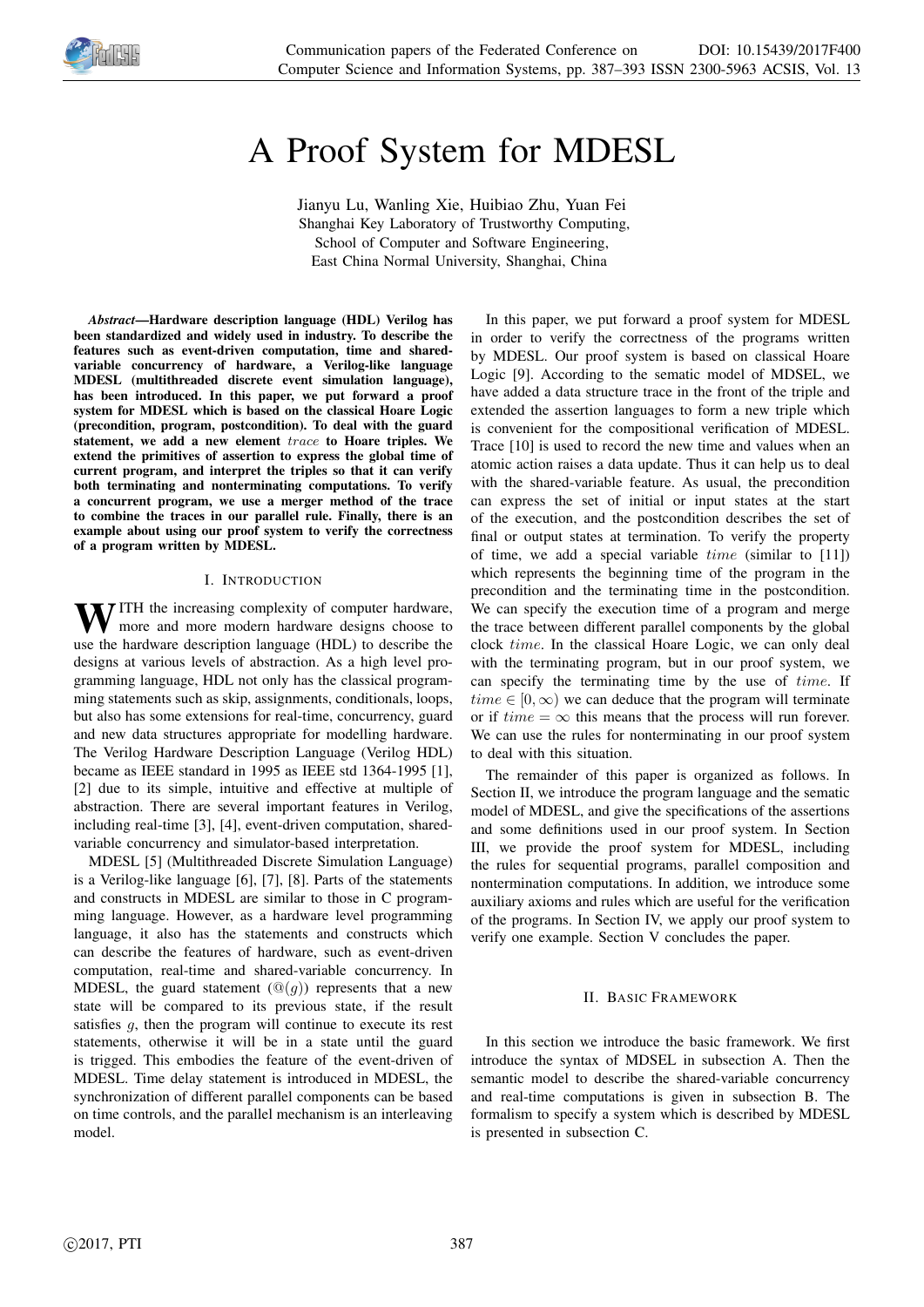| $P := \overline{PC}$                                         | primitive commands     |
|--------------------------------------------------------------|------------------------|
| P;Q                                                          | sequential composition |
| if b then $P$ else $Q$                                       | conditional construct  |
| while $b$ do $P$                                             | iteration construction |
| $\mid P \mid \mid Q$                                         | parallel composition   |
| M                                                            | hybrid control         |
| $M := \mathbb{Q}(x := e)   \mathbb{Q}(q)   \# n$             | hybrid control         |
| $g := \eta \mid g$ or $g \mid g$ and $g \mid g$ and $\neg g$ | logic connection       |
| $\eta := v \upharpoonright v \upharpoonright v$              | event guard            |
|                                                              |                        |



#### *A. Programming Language*

In this subsection we introduce the syntax of Multithreaded Discrete Event Simulation Language (MDESL), first put forward by Zhu, a Verilog-like language, which not only has realtime feature but also supports the features of shared-variable concurrency and event-driven computation. The syntax is given in TABLE I.

We can explain the syntax (similar to [7], [8]) as follows :

- $PC$  consists of four primitive commands: Chaos, Stop, Skip,  $x := e$ . Chaos represents the worst process, whose behaviour is totally unpredictable. Stop is the process that does nothing, in other word, idle process.  $x := e$  is the assignment statement, which executes instantaneously. **Skip** behaves the same as  $x := x$ .
- $P$ ;  $Q$  is sequential composition. It executes process  $P$ first. The process  $Q$  starts to executes after  $P$  terminates successfully.
- if b then  $P$  else  $Q$  is the conditional construct.
- while  $b$  do  $P$  is the iteration construct.
- $P||Q$  is parallel composition. In Verilog, parallel composition can occur only at the outmost level, here we allow it to occur anywhere.
- To accommodate the expansion laws of the parallel construct, we introduce the concept of guarded choice and extend Verilog's event category into the language.
- (1)  $\mathbb{Q}(x := e)$  is an atomic assignment, whereas  $x := e$  is not.
- (2)  $\#n$  is time delay which suspends the execution for n time units,  $n$  is an integer.
- (3) An event guard  $\mathbb{Q}(v)$  is triggered by the change of v, and  $\mathbb{Q}(\downarrow v)$  is triggered by a decrease in v, however  $\mathcal{Q}(\uparrow v)$  is triggered by an increase in v.
- (4)  $\mathbb{Q}(q_1 \text{ or } q_2)$  is triggered if  $\mathbb{Q}(q_1)$  or  $\mathbb{Q}(q_2)$  is triggered.
- (5)  $\mathbb{Q}(g_1$  and  $g_2$ ) is triggered if  $\mathbb{Q}(g_1)$  and  $\mathbb{Q}(g_2)$  is triggered simultaneously.
- (6)  $\mathbb{Q}(g_1 \text{ and } \neg g_2)$  is triggered if  $\mathbb{Q}(g_2)$  remains untriggered and  $\mathcal{Q}(q_1)$  are triggered.

We describe the execution of a statement is instantaneous if the execution of a statement lasts zero time. In MDESL, the following forms are instantaneous:

- (1)  $x := e$ ,  $Skip$ ,  $\mathcal{Q}(x := e)$  are instantaneous.
- (2) If P and Q are instantaneous,  $P:Q$  is also instantaneous.
- (3) The transition from if b then P else Q to  $P$ (or Q) is instantaneous.
- (4) The transition from while b do  $P$  to  $P$ ; while b do  $P$ (or to  $Skip$ ) is instantaneous.

#### *B. The Semantical Model*

In this subsection, we will introduce the semantical model of MDESL. MDESL processes communicate with each other by shared variables. In order to record communications among them during execution, we use a trace of snapshots. When a process executes an atomic action, a snapshot will be added to the end of the trace. We use  $tr$  to denote that trace.

**Definition 2.1** (Snapshot) We use a triple  $(t, \sigma, \mu)$  to denote a snapshot, which is used to specify the behaviour of an atomic action, where:

- (1)  $t$  represents the time when the atomic action happens.
- (2)  $\sigma$  represents the values of program variables when an atomic action is completed.
- (3)  $\mu$  denotes which process provides the status update. When  $\mu$ =1, it represents the process itself performs the atomic action,  $\mu=0$  states the environment engages an atomic action.

We use the following projections to choose the components of a snapshot:

$$
\pi_1(t, \sigma, \mu) =_{df} t , \pi_2(t, \sigma, \mu) =_{df} \sigma , \pi_3(t, \sigma, \mu) =_{df} \mu
$$

Definition 2.2 (Operators of Trace) We present the following main operators OP among the trace. Let  $tr_1$  and  $tr_2$  be two traces,  $s$  and  $t$  be two snapshots.

$$
OP ::= \cap | last | \preceq | - | len
$$

- (1)  $tr_1$   $\hat{t}r_2$  represents that  $tr_1$  and  $tr_2$  are connected.
- (2)  $last(tr_1)$  denotes the last snapshot of  $tr_1$ .
- (3)  $tr_1 \preceq tr_2$  indicates that  $tr_1$  is a prefix of  $tr_2$ , and we have  $\forall tr, \emptyset \preceq tr.$
- (4)  $tr_2 tr_1$  indicates that the remain of removing all snapshots in  $tr_1$  from  $tr_2$  when  $tr_1 \preceq tr_2$ , Combined with the definition of  $tr_1$ <sup> $\hat{ }$ </sup> $tr_2$ , we can conclude that  $tr_2 = tr_1^\frown (tr_2 - tr_1).$
- (5)  $len(tr_1)$  stands for the length of  $tr_1$ , i.e., if  $tr_1$  contains two snapshots, then  $len(tr_1)=2$ .

The Fig. 1. shows the trace behaviour of a process and its environment. Here, we use "•" to represent the process's atomic action and "◦" to stand for the environment's atomic action. The numbers on the vertical line stand for the snapshots sequences in the process's trace, the numbers on the horizontal line indicate the time when the atomic action happens.

**Example 2.1.** Let  $P =_{df} (x := 1; #1; x := 2)$  and the initial trace of P is  $tr_1$ . We assume that the initial time is  $time_0$ .

When P completes its first atomic action  $x := 1$ , a snapshot  $(time_0, \sigma(x := 1), 1)$  will be added to the end of  $tr_1$ . And we use  $tr_2$  to denote the new trace  $tr_1 \hat{ } (time_0, \sigma(x := 1), 1).$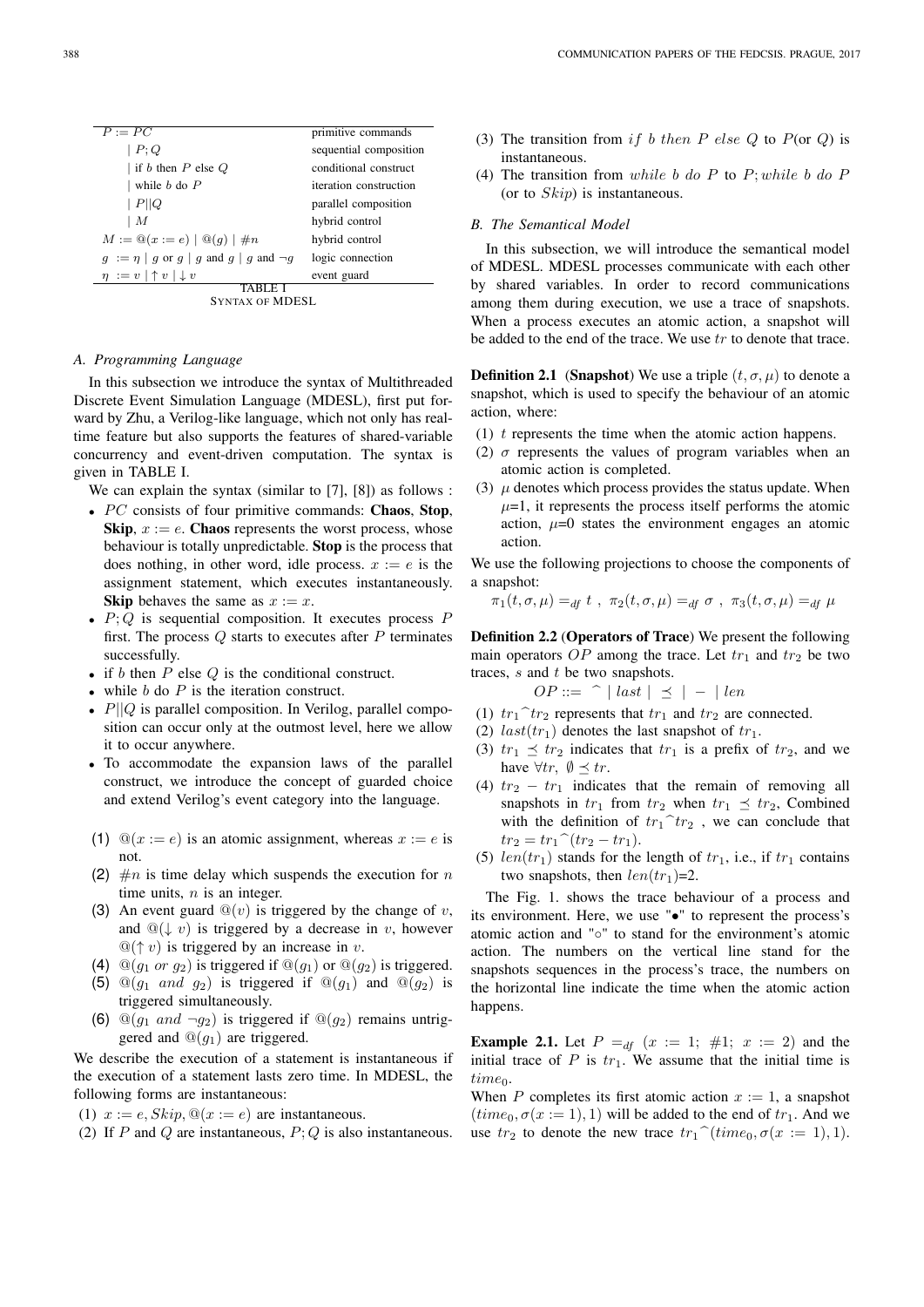

Fig. 1. The trace behaviour of a process

After one time unit, the atomic action  $x := 2$  takes place, which generates a snapshot  $(time_0 + 1, \sigma(x := 2), 1)$  attached to the end of the trace  $tr_2$ . And we use  $tr_3$  to stand for the new trace  $tr_2$ <sup> $\hat{}$ </sup> $(time_0 + 1, \sigma(x := 2), 1)$ . According to Definition 2.2, we have

$$
tr_1 \preceq tr_2, tr_2 \preceq tr_3; tr_2 - tr_1 = (time_0, \sigma(x := 1), 1); tr_3 - tr_2 = (time_0 + 1, \sigma(x := 2), 1); tr_3 - tr_1 = (time_0, \sigma(x := 1), 1)^\frown (time_0 + 1, \sigma(x := 2), 1); last(tr_2) = (time_0, \sigma(x := 1), 1); last(tr_3) = (time_0 + 1, \sigma(x := 2), 1); len(tr_3 - tr_2) = 1; len(tr_3 - tr_1) = 2; len(tr_2 - tr_1) = 1.
$$

Now, we can describe the real-time behaviour of a process P by the following aspects:

- the initial state, i.e., the values of the variables and the starting time at the start of the execution.
- $\bullet$  the time and the values when the variables of  $P$  are changed.
- if  $P$  terminates, the final state, i.e., the values of the variables and the termination time at the end of the execution.

We can use  $tr$  to record the second behaviour, as described above, it's a sequence of snapshots to record communications among them during execution. In order to record the global clock, we use a special variable time, ranging over TIME  $\bigcup$  { $\infty$ }, here TIME is a time domain which is discrete and  $TIME = \{x | x \in \mathbb{N}\}\)$ . We use  $\sigma$ ,  $\sigma_0$ ,  $\sigma_1$  ... to represent states, assigns a value from  $\mathbb R$  to a common variable and assigns a value from  $TIME \cup \{\infty\}$  to time variable.

A set of pairs of the form  $(\sigma, tr)$  represents the semantics of a program P starting in a state  $\sigma_0$  denoted by  $\mathcal{M}(P)(\sigma_0)$ . Here  $\sigma$  is a state and tr is the trace of P, as we defined above,  $\sigma_0(x)$  is the value of common variable x at the start of the P and  $\sigma_0$ (time) represents the starting time,  $tr_0$  denotes the initial trace when the program  $P$  begins to execution. If  $P$ terminates and a pair( $\sigma$ , tr) is in  $\mathcal{M}(P)(\sigma_0)$ , then the value of  $\sigma (time)$  represents the termination time. If P does not terminate then  $\sigma (time) = \infty$  and  $\sigma(x)$  is an arbitrary value, here  $x$  is a common variable.

#### *C. Specifications*

Our specifications are based on classical Hoare triples  ${p} S {q}$ , it has the following meaning : if S is executed in a state satisfying precondition  $p$  and  $S$  terminates then the final state satisfies postcondition q. In MDESL,  $\mathcal{Q}(q)$ statement needs to compare current state with the earlier state, the classical Hoare triples are not suitable for it. According to the semantic model of MDESL mentioned in subsection B, we can use the trace to help us to solve the problem. Thus the formula has the new form  $tr : \{p\} \times \{q\}$  where  $tr$  represents the initial trace before  $S$  executes its first statement,  $p$  and  $q$ are assertions and S is a program.

Assertion p expresses precondition described as below:

- the starting time of  $S$ ,
- $\bullet$  the initial values of the common variables of  $S$ .

Assertion  $q$  expresses the postcondition described as follows:

- the terminating time of  $S(\infty)$  if S does not terminate),
- the finial values of the common variables of  $S$  if  $S$ terminates.

Compared with classical Hoare triples, we add a special variable time in assertions, so our proof system can deal with total correctness as well as partial correctness. Then we will give some useful notations which will be used in our following proof system.

**Definition 2.3** If a guard  $g$  of a program  $S$  is trigged and the current trace of S is tr, we can denote it as  $trig(g)$  at tr.

$$
trig(g) \text{ at } tr =_{df} \exists tr_1 \bullet
$$
  
\n
$$
tr_1 \preceq tr \land
$$
  
\n
$$
len(tr - tr_1) = 1 \land
$$
  
\n
$$
fire(g)(\pi_2(last(tr_1)), \pi_2(last(tr)))
$$

where  $fire(q)(\sigma_0, \sigma_1)$  represents the transition from state  $\sigma_0$ to  $\sigma_1$  can awake the guard  $\mathcal{Q}_q$ .

**Definition 2.4** If a guard  $g$  of a program  $S$  is not trigged until the trace of S is  $tr_1$ , and the beginning trace of S is  $tr_0$ . During this period, denoted by  $await(q)$  during  $[tr_0, tr_1]$ .

$$
await(g) \ during \ [tr_0, \ tr_1) =_{df} \ \forall tr_2, tr_3 \bullet
$$

$$
tr_0 \preceq tr_2 \preceq tr_3 \preceq tr_1 \land
$$

$$
len(tr_3 - tr_2) = 1 \land
$$

$$
\neg fire(g)(\pi_2(last(tr_2)), \pi_2(last(tr_3)))
$$

**Definition 2.5** If a guard q of a program S is trigged during  $tr_0$ and  $tr_1$ , this period is represented by  $trig(g)$  during  $[tr_0, tr_1]$ .

$$
trig(g) \, during \, [tr_0, tr_1] =_{df} \exists tr_2 \bullet
$$
  
\n
$$
tr_0 \preceq tr_2 \preceq tr_1 \land
$$
  
\n
$$
await(g) \, during \, [tr_0, tr_2) \land
$$
  
\n
$$
trig(g) \, at \, tr_2
$$

**Definition 2.6 (Validity)** For a program  $S$ , the beginning trace is  $tr_0$ , the program S and assertions p and q, if the correctness formula  $tr_0$ :  $\{p\}$  S  $\{q\}$  is true, we can write  $\models$  tr<sub>0</sub> : {p} S {q}, iff for the initial state  $\sigma_0$ , and any  $\sigma$ , tr with  $(\sigma, tr) \in \mathcal{M}(P)(\sigma_0)$ , we have that  $(\sigma_0, tr_0) \models p$  implies  $(\sigma, tr) \models q$ .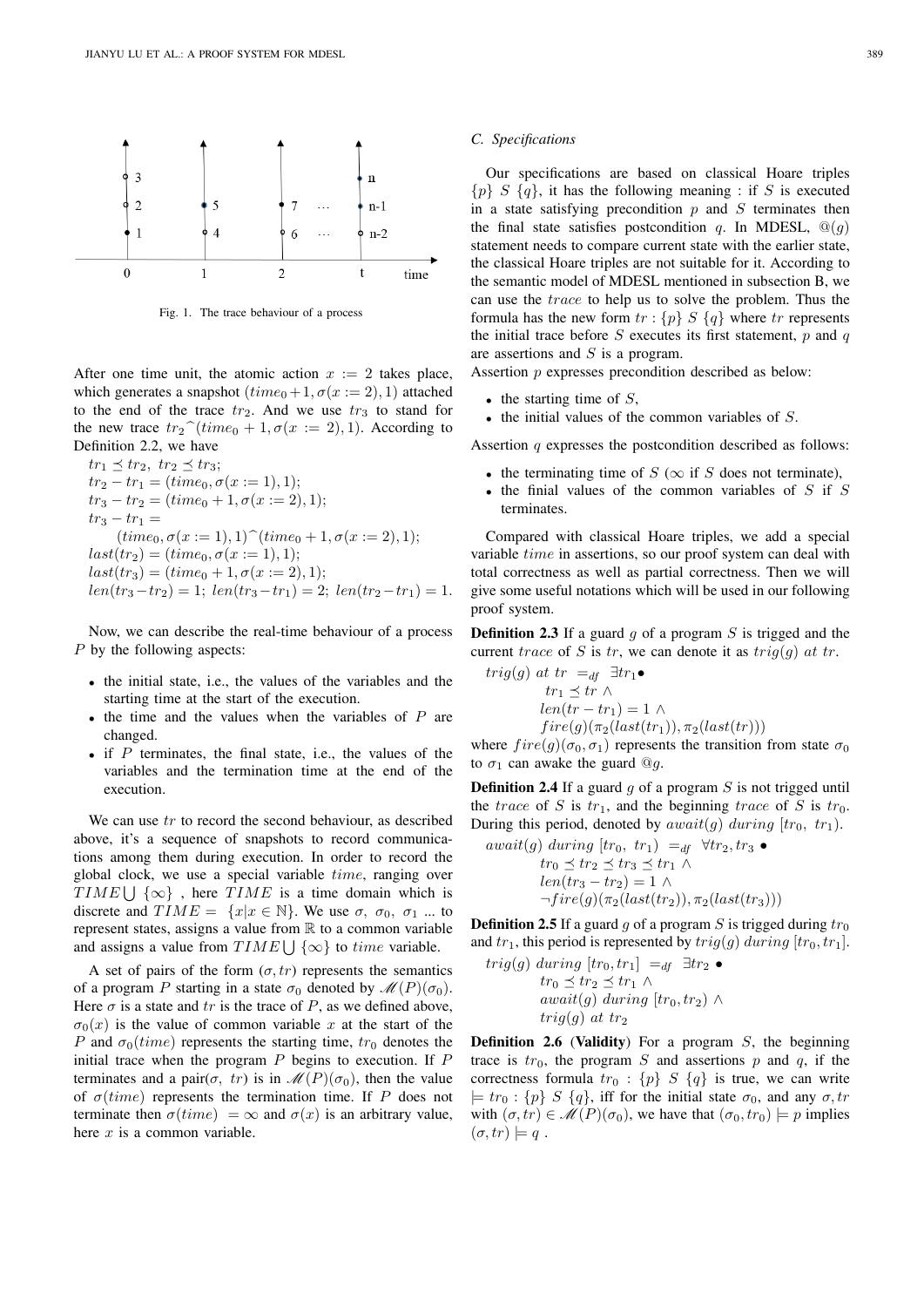#### III. THE PROOF SYSTEM

In this section, we will introduce a compositional proof system for MDESL. First we give the proof rules of the sequential program and some axioms that are generally applicable to each statement in subsection A. Then in subsection B, the rules for parallel composition are presented. Last, we will introduce some auxiliary axioms and rules in subsection C.

#### *A. Axioms and Sequential Program Rules*

A skip statement means the program does nothing and terminates immediately, it will have no effect on itself and the environment.

# Axioms 1. Skip

 $tr: \{p\}$  Skip  $\{p\}$ 

The Chaos statement means that the behaviour of the program is totally unpredictable and the global clock will not stop, we use a notion  $time = \infty$  to represent that the program is divergence.

## Axioms 2. Chaos

 $tr : \{p\}$  Chaos  $\{q \wedge time = \infty\}$ 

The nontermination axiom represents that a program following a Chaos computation has no effect.

# Axioms 3. Nontermination

$$
tr: \{p \wedge time = \infty\} \ S \ \{p \wedge time = \infty\}
$$

The rule for an assignment  $x := e$  is same as the classical rule because the assignment statement takes 0 time unit to complete.

## Axioms 4. Assignment

 $tr: \{q[x := e]\}\ x := e\ \{q\}$ 

About the rule for delay statement  $\#e$ , which means that the global clock  $time$  delays  $e$  time units and no change takes place in common variables. We give the postcondition q, then the precondition  $q[time = time + e]$  is required. Axioms 5. Delay

$$
tr: \{q[time = time + e]\} \#e \{q\}
$$

About the rule for the  $\mathcal{Q}(g)$  statement, there are two possibilities in sequential program. One possibility is that the guard is triggered by the execution of its prior atomic action (or it may be triggered by its environment and we will discuss it in subsection B). In this case, the notation  $trig(g)$  at tr is true, due to no variables are updated, the postcondition and the precondition are same. The other possibility is that the execution of the program can not trig the guard  $\mathcal{Q}(g)$ , and the guard will be in a waiting state to be fired endlessly, which means the state of the program becomes *Chaos*. We use a notion  $q_{\infty}$  to represent a nonterminating computation of infinite waiting.

Rule 1. Guard -1

$$
(p \land time < \infty) \land trig(g) \text{ at } tr \to p
$$
\n
$$
(p \land time < \infty) \land \neg trig(g) \text{ at } tr \to q_{\infty}
$$
\n
$$
tr: \{p\} \text{ @}(g) \{p \lor q_{\infty}\}
$$

## Rule 2. Conditional

 $tr: \{p \wedge b\}$   $S_1$   $\{q\}, \ tr: \{p \wedge \neg b\}$   $S_2$   $\{q\}$  $tr: \{p\}$  if b then  $S_1$  else  $S_2$   $\{q\}$ 

About the rule for the while construct, it has two parts. The first part is related to the classic rule of Hoare Logic. The second part is to handle the nonterminating statements. Rule 3. While

$$
tr: \{I \wedge b \wedge time < \infty\} \ S \ \{I\}
$$
  
\n
$$
(\forall tr_1, \exists tr_2, tr \preceq tr_1 \preceq tr_2) \to q_\infty
$$
  
\n
$$
S := Skip \to q_\infty
$$
  
\n
$$
I \to I_1,
$$
  
\n
$$
(\forall t_1, \exists t_2 > t_1 : I_1[t_2/time]) \to q_\infty
$$
  
\n
$$
tr: \{I\} \text{ while } b \text{ do } S \text{ od } \{(I \wedge \neg b) \vee (q_\infty \wedge time = \infty)\}
$$

We will give an informal description of the soundness of the While rule, For a while program while  $b$  do  $S$  od, we assume that it starts in a state satisfying  $p$ . There are four cases.

The first is the same as the classic Hoare Logic. Program  $S$  is a terminating computation, and the loop is terminated. Except the last one, for all these computations of  $S$ ,  $b$  is always true. So the condition  $tr : \{I \wedge b \wedge time < \infty\}$   $S \{I\}$  holds in the case, this means that the last computation  $\neg b$  must be true, which leads to  $(I \wedge \neg b)$ .

In the second case, we assume that it starts in a state satisfying I and nonterminating, i.e., for the initial state  $\sigma_0$ ,  $\sigma_0(time) = \infty$ . Then model is the same as the nonterminating model (the property has been expressed in the Nontermination Axiom). time =  $\infty$  and  $I \rightarrow I_1 \wedge time = \infty$  hold in this model, so  $(\forall t_1, \exists t_2 > t_1 : I_1[t_2/time])$  is true. And it leads to  $q_{\infty}$ .

In the third case, we assume  $S$  is a nonterminating computation. Then the computation becomes a nonterminating computation, and as in the first case,  $I \wedge time = \infty$  holds for this model. Thus, since  $I \to I_1$ , condition  $(\forall t_1, \exists t_2 > t_1)$ :  $I_1[t_2/time]$ ) holds in the case, and it will lead to  $q_{\infty}$ .

The last case represents a nonterminating computation which program  $S$  is a terminating computation and the loop is infinite. It means that the boolean condition  $b$  will be true forever. In this case, program  $S$  has three situations.

- If program S is a Skip statement, then it will lead to  $q_{\infty}$ .
- If it doesn't contain any time delay, the trace of the while program will be infinite. Hence, we obtain  $(\forall tr_1, \exists tr_2, tr \preceq tr_1 \preceq tr_2) \rightarrow q_\infty$ , and then it leads to  $q_{\infty}$ .
- If S contains any time delay  $\#e$ , each computation of S takes at least e time units, so we have  $I \rightarrow I_1$ , hence,  $(\forall t_1, \exists t_2 > t_1 : I_1[t_2/time]) \rightarrow q_{\infty}$ , and we obtain  $q_{\infty}$ .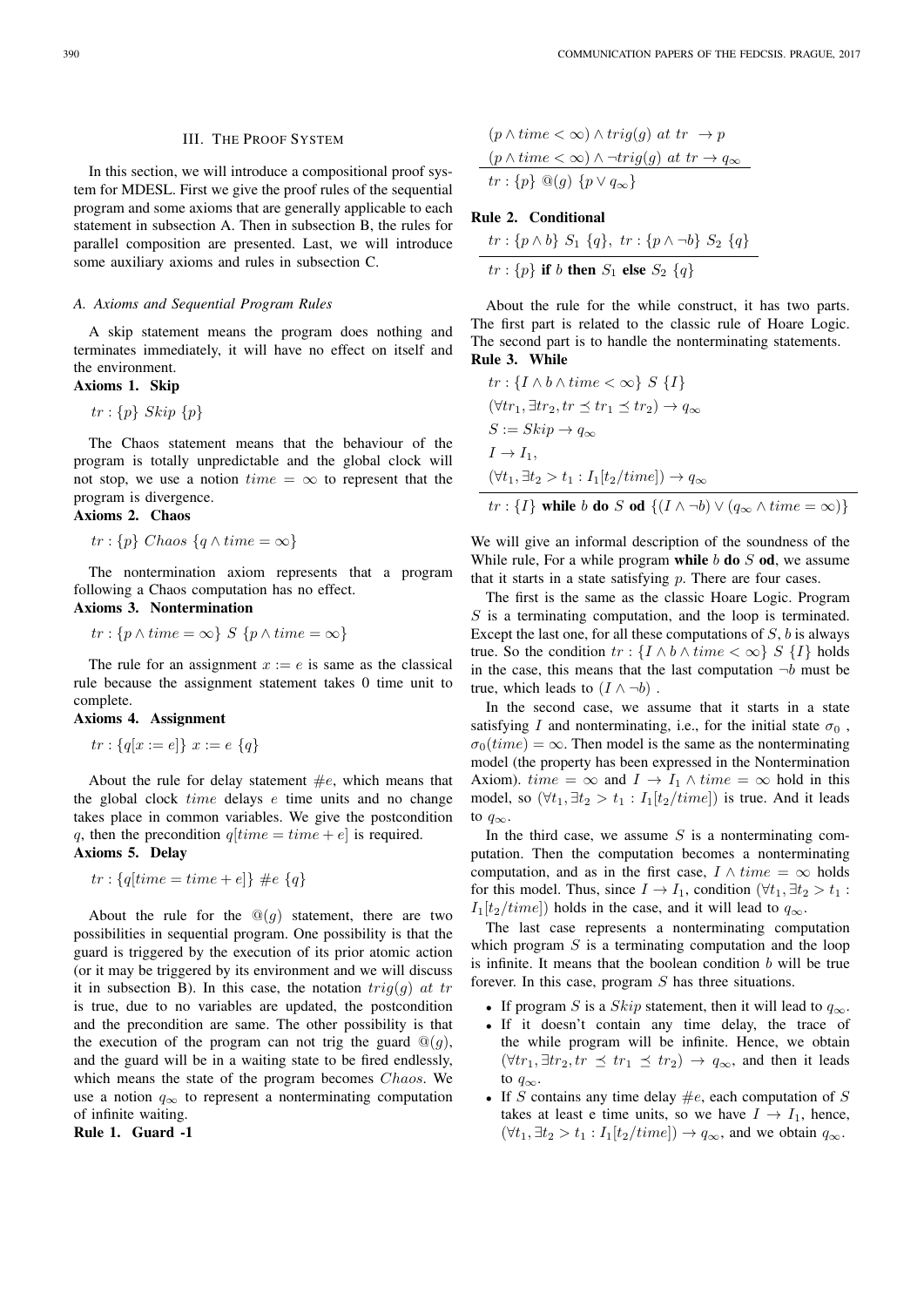#### *B. Parallel Composition*

Before we give the rule of parallel composition, we will first introduce the merge of traces. Now consider the following example.

**Example 3.1.** Let  $P = df$   $x := y + 2; \#1; y := x + 1$  and  $Q =_{df} y := y + 2$ . Assume that P || Q is activate with  $x = y = 0$  and  $time = 0$ . If P is scheduled to execute first, then the sequence of snapshots of P is :

 $seq_p = \langle 0, \{x = 2, y = 0\}, 1),$  $(0, \{x = 2, y = 2\}, 0),$  $(1, \{x = 2, y = 3\}, 1)$ 

where the first and the third snapshots are produced by the atomic action  $x =: y + 2$  and  $y := x + 1$  of P. And the second one is engaged by the environment of P. In this example, the environment of  $P$  is  $Q$  and the computation of Q yields the following sequence :

$$
seq_q = \langle (0, \{x = 2, y = 0\}, 0), (0, \{x = 2, y = 2\}, 1), (1, \{x = 2, y = 3\}, 0) \rangle
$$

Due to  $seq_p$  and  $seq_q$  are built from the same initial state, they are comparable. In addition, all of their snapshots are made by both  $P$  and  $Q$ . So their merge rises a trace of  $P \parallel Q$ :

 $seq_{p||q} = \langle 0, \{x = 2, y = 0\}, 1),$  $(0, \{x = 2, y = 2\}, 1),$  $(1, \{x = 2, y = 3\}, 1)$ If  $Q$  is executed first, then the traces of  $P$  and  $Q$  are :  $seq_p = < (0, \{x = 0, y = 2\}, 0),$ 

 $(0, \{x = 2, y = 2\}, 1),$  $(1, \{x = 2, y = 3\}, 1)$  $seq_q = \langle 0, \{x = 0, y = 2\}, 1),$  $(0, \{x = 2, y = 2\}, 0),$  $(1, \{x = 2, y = 3\}, 0)$ Their trace of  $P||Q$  is their merge. The trace is:

 $seq_{p||q} = \langle 0, \{x = 0, y = 2\}, 1),$  $(0, \{x = 2, y = 2\}, 1),$  $(1, \{x = 2, y = 3\}, 1)$ 

Definition 3.1 (Merge of Traces)) As we have seen in Example 3.1, two sequences seq1 and seq2 are said to be comparable if

- (1) The time sequences from the two traces are the same  $\pi_1(seq1) = \pi_1(seq2)$
- (2) They are built from the same sequence of states  $\pi_2(seq1) = \pi_2(seq2)$
- (3) None of their snapshots is made by both components  $2 \notin \pi_1(seq1) + \pi_1(seq2)$

We use the following predicate to present their merge:  $M(seq, seq_1, seq_2) =<sub>df</sub>$ 

$$
\left(\begin{array}{c}(\pi_1(seq_1)=\pi_1(seq_2)=\pi_1(seq))\wedge \\ (\pi_2(seq_1)=\pi_2(seq_2)=\pi_2(seq))\wedge \\ (\pi_3(seq)=\pi_3(seq_1)+\pi_3(seq_2))\wedge \\ (2\notin \pi_3(seq_1)+\pi_3(seq_2))\end{array}\right)
$$

In the sequential programs, the  $\mathcal{Q}(g)$  can only be trigged by the execution of its prior atomic action, but in the parallel programs, it also can be trigged by its environment, and the Rule 1(Guard-1) will be replaced by the following rule. Rule 4. Guard -2

$$
(p \land time < \infty) \land trig(g) \text{ at } tr \to p
$$
\n
$$
(p \land time < \infty) \land (\exists tr_1 \bullet tr \leq tr_1 \land
$$
\n
$$
await(g) \text{ during } [tr, tr_1) \land (trig(g) \text{ at } tr_1))
$$
\n
$$
\to q[\pi_1(last(tr_1))/time, \pi_2(last(tr_1))/\sigma]
$$
\n
$$
(p \land time < \infty) \land await(g) \text{ during } [tr, tr_1) \land
$$
\n
$$
\pi_2(last(tr_1)) = \infty \to q_{\infty}
$$
\n
$$
tr: \{p\} \text{ @}(g) \{p \lor q \lor q_{\infty}\}
$$

The second property of the rule notes that, in the guard statement, if the  $\mathcal{Q}(q)$  is trigged by itself, the atomic action  $\mathbb{Q}(q)$  will be scheduled immediately. This means that only if the guard cannot be trigged by itself, then it will be waiting to be trigged by it's environment. If the guard is fired, then the guard will complete it's computation, and the last snapshot of the trace records the terminating time and the finial values of the program, so the postcondition is  $q[\pi_1(last(tr_1))/time, \pi_2(last(tr_1))/\sigma].$ 

The proof rule for parallel composition has the following form where we use a merge operator  $M$  to combine the two traces, and use the trace which has been merged we can combine two assertions.

# Rule 5. Parallel

$$
tr: \{p_1\} S_1 \{q_1\}, tr: \{p_2\} S_2 \{q_2\},
$$
  
\n
$$
\forall tr_1, tr_2 \bullet (M(tr_3, tr_1, tr_2) \land (tr_1 \to q_1) \land (tr_2 \to q_2))
$$
  
\n
$$
\to q[maxTime(q_1, q_2)/time, \pi_2 (last(tr_3))/\sigma]
$$

$$
tr: \{p_1 \wedge p_2\} \ S_1 \ || \ S_2 \ \{q\}
$$

where  $tr_1$  is the trace of  $S_1$  and  $tr_2$  is the trace of  $S_2$  when  $S_1||S_2.$ 

The  $tr \rightarrow q$  represents that the assumption q satisfies the state  $\pi_2(last(tr_2))$ , and the trace will not record the delay statement, so if a statement is followed by a time delay, it will not change the trace. For instance, consider a program  $P: x =: x + 1, \#1, x =: x + 2$  with the initial state  $x = 0$ and the initial time is 0, and the sequence of the snapshots of  $P \, \cdot \, \cdot \, (0, x = 1, 1), (1, x = 3, 1) >$ . When we add a time delay to the end of  $P$ , the trace of  $P$  will not change anything. So we define

 $tr \rightarrow q =_{df} \pi_2(last(tr)) \wedge time < \infty \rightarrow q$ 

Due to the termination times of  $S_1$  and  $S_2$  will be different. To obtain a general rule, we use the notation  $maxTime(q_1, q_2)$ to denote the termination time of  $S_1||S_2$ , the definition is given as below:

 $maxTime(q_1, q_2) =_{df} max(t_1, t_2)$  ( $t_i$  is the value of time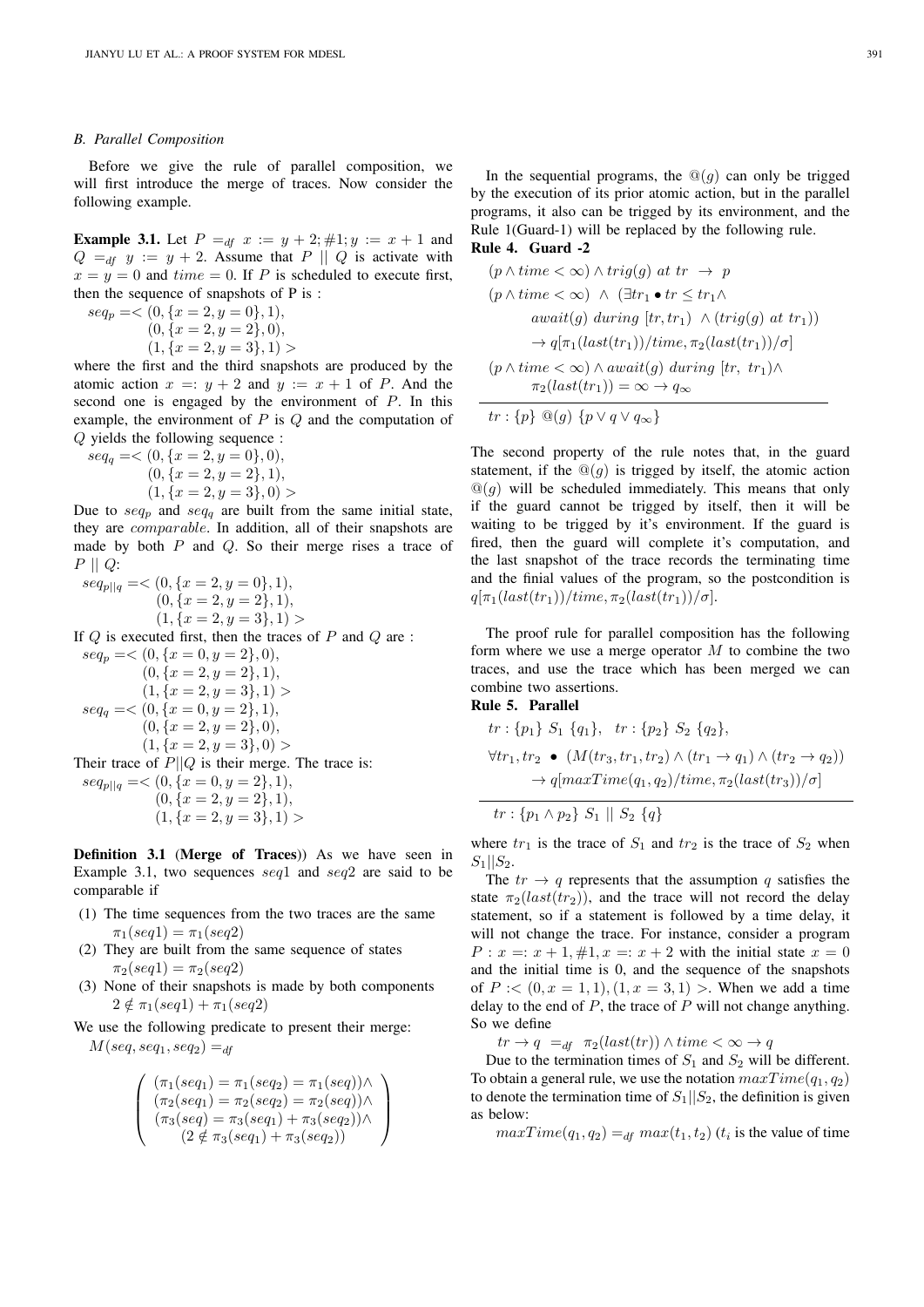in  $q_i$ )

## *C. Auxiliary Axioms and Rules*

In this subsection, we will introduce some auxiliary axioms and rules which will be used in our proof system. Some of them have been presented in [9].

# Axiom 6. Invariance

 $tr: \{p\} S \{p\}$ 

where time does not occur in p, and  $var(S) \cap var(p) = \phi$ 

## Rule 6. Disjunction

$$
\frac{tr: \{p\} \ S \ \{q\}, \ tr: \{r\} \ S \ \{q\}}{tr: \{p \lor r\} \ S \ \{q\}}
$$

Rule 7. Conjunction

$$
\frac{tr: \{p_1\} \ S \ \{q_1\}, \ tr: \{p_2\} \ S \ \{q_2\}}{tr: \{p_1 \land p_2\} \ S \ \{q_1 \land q_2\}}
$$

The substitution rule means that if a variable does not occur in the program statement, we can use any arbitrary expression to replace it.

# Rule 8. Substitution

$$
\frac{tr: \{p\} \ S \ \{q\}}{tr: \{p[z := t]\} \ S \ \{q[z := t]\}}
$$

where  $(z \cup var(t)) \cap changes(S) = \phi$  and time does not occur in t.

## Rule 9. Consequence

$$
\frac{tr: \{p\} \ S \ \{q\}, p_1 \to p, q \to q_1}{tr: \{p_1\} \ S \ \{q_1\}}
$$

About the rule for sequential consequence, the construct is same as the classic rule of Hoare Logic. In our proof system, we use trace to help us record the state before a statement begins it's first statement, and as we described in the parallel rule, trace does not record the delay statement, so we assume that  $S_1$  ends with a delay statement  $\#e$   $(0 \le e \le \infty)$ . Rule 10. Sequential Consequence

$$
\frac{tr:\{p\} S_1 \{r\}, tr_1:\{r\} S_2 \{q\}}{tr:\{p\} S_1; S_2 \{q\}}
$$

where  $tr \prec tr_1$ ,  $tr_1 \rightarrow r$  and  $\pi_1(last(tr)) + e = t_r$ .  $(t_r$  is the value of time in  $r$ ).

#### IV. CASE STUDY

In this section we give a parallel program written by MDESL, and show how to apply our method to prove the their trace  $tr_p$  and  $tr_q$ .

correctness of the program. Consider the program  $P$  and  $Q$ :

$$
P ::= \text{ while } x > 0 \text{ do}
$$
  
\n
$$
\textcircled{1}( \uparrow y);
$$
  
\n
$$
x := x - 1;
$$
  
\n
$$
\text{od};
$$
  
\n
$$
z = 1;
$$
  
\n
$$
Q ::= \#1;
$$
  
\n
$$
\text{while } z \neq 1 \text{ do}
$$
  
\n
$$
y := y + 1;
$$
  
\n
$$
\text{od};
$$

Program  $P$  represents that the variable  $x$  will decrease if  $x > 0$  and variable y increases. If  $x < 0$ , it terminates. Program  $Q$  denotes that  $y$  increases by 1 per one time unit when  $z \neq 1$  is true, so when P terminates, it satisfies  $z = 1$ . We have the following assumptions and notations:

• the initial trace  $tr$  is  $\lt (0, \{x = 2, y = 0, z \neq 1\}, 1)$ .

- $x, y, z$  are all integers.
- the precondition  $p_1$  is  $x = 2 \land y = 0 \land z \neq 1 \land time = 0$ .
- $S_1 = (\mathbb{Q}(\uparrow y); x := x 1)$  and  $S_2 = (y := y + 1; \# 1)$ . For  $P||Q$ , we want to prove the following correctness formulas:

$$
tr: \{p_1\} \ P \ \{x \le 0 \ \land \ time < \infty\} \tag{4.1}
$$

$$
tr: \{p_1\} \ Q \ \{z = 1 \ \land \ time < \infty\}
$$
\n
$$
(4.2)
$$

$$
tr: \{p_1\} \, P || Q \{x \le 0 \land z = 1 \land time < \infty\} \, (4.3)
$$

We denote  $x \leq 0 \land time < \infty$  as  $q_1, z = 1 \land time < \infty$ as  $q_2$  and  $x \leq 0 \land z = 1 \land time < \infty$  as q.

# Proof ·

First, as same as the Example 3.1, we get the traces of  $P$  and  $Q$  when  $P||Q$ .

$$
tr_p = \langle 0, \{x = 2, y = 0, z \neq 1\}, 1),
$$
  
\n
$$
(1, \{x = 0, y = 1, z \neq 1\}, 0),
$$
  
\n
$$
(1, \{x = 1, y = 1, z \neq 1\}, 1),
$$
  
\n
$$
(2, \{x = 1, y = 2, z \neq 1\}, 0),
$$
  
\n
$$
(2, \{x = 0, y = 2, z \neq 1\}, 1),
$$
  
\n
$$
(2, \{x = 0, y = 2, z \neq 1\}, 1),
$$
  
\n
$$
(2, \{x = 0, y = 2, z = 1\}, 1) >
$$
  
\n
$$
tr_q = \langle 0, \{x = 2, y = 0, z \neq 1\}, 1),
$$
  
\n
$$
(1, \{x = 0, y = 1, z \neq 1\}, 1),
$$
  
\n
$$
(1, \{x = 1, y = 1, z \neq 1\}, 0),
$$
  
\n
$$
(2, \{x = 1, y = 2, z \neq 1\}, 0),
$$
  
\n
$$
(2, \{x = 0, y = 2, z \neq 1\}, 0),
$$
  
\n
$$
(tr_{q4})
$$
  
\n
$$
(2, \{x = 0, y = 2, z = 1\}, 0) >
$$

According to the definition of Merge, we obtain the trace of  $P||Q.$ 

$$
tr_{p||q} = \langle 0, \{x = 2, y = 0, z \neq 1\}, 1),
$$
  
\n
$$
(1, \{x = 0, y = 1, z \neq 1\}, 1),
$$
  
\n
$$
(1, \{x = 1, y = 1, z \neq 1\}, 1),
$$
  
\n
$$
(2, \{x = 1, y = 2, z \neq 1\}, 1),
$$
  
\n
$$
(2, \{x = 0, y = 2, z \neq 1\}, 1),
$$
  
\n
$$
(2, \{x = 0, y = 2, z = 1\}, 1) >
$$

Then we prove the correctness of  $(4.1)$  and  $(4.2)$  by using